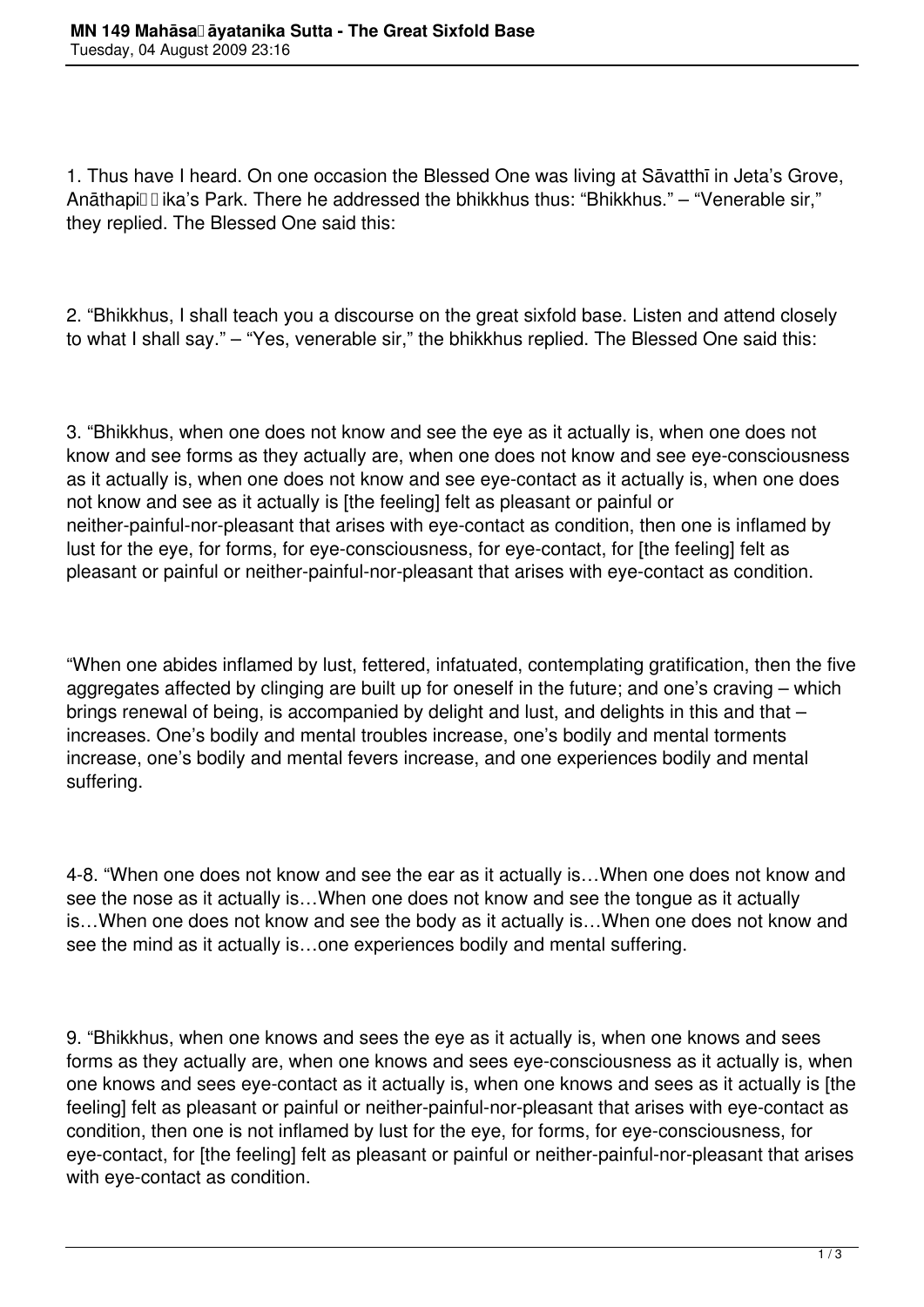"When one abides uninflamed by lust, unfettered, uninfatuated, contemplating danger, then the five aggregates affected by clinging are diminished for oneself in the future; and one's craving – which brings renewal of being, is accompanied by delight and lust, and delights in this and that – decreases. One's bodily and mental troubles are abandoned, one's bodily and mental torments are abandoned, one's bodily and mental fevers are abandoned, and one experiences bodily and mental pleasure.

10. The view of a person such as this is right view. His intention is right intention, his effort is right effort, his mindfulness is right mindfulness, his concentration is right concentration. But his bodily action, his verbal action, and his livelihood have already been well purified earlier. Thus this Noble Eightfold Path comes to fulfillment in him by development. When he develops this Noble Eightfold Path, the four foundations of mindfulness also come to fulfillment in him by development; the four right kinds of striving also come to fulfillment in him by development; the four bases for spiritual power also come to fulfillment in him by development; the five faculties also come to fulfillment in him by development; the five powers also come to fulfillment in him by development; the seven enlightenment factors also come to fulfillment in him by development. These two things – serenity and insight – occur in him yoked evenly together. He fully understands by direct knowledge those things that should be fully understood by direct knowledge. He abandons by direct knowledge those things that should be abandoned by direct knowledge. He develops by direct knowledge those things that should be developed by direct knowledge. He realizes by direct knowledge those things that should be realized by direct knowledge.

11. "And what things should be fully understood by direct knowledge? The answer to that is: the five aggregates affected by clinging, that is, the material form aggregate affected by clinging, the feeling aggregate affected by clinging, the perception aggregate affected by clinging, the formations aggregate affected by clinging, the consciousness aggregate affected by clinging. These are the things that should be fully understood by direct knowledge.

"And what things should be abandoned by direct knowledge? Ignorance and craving for being. These are the things that should be abandoned by direct knowledge.

"And what things should be developed by direct knowledge? Serenity and insight. These are the things that should be developed by direct knowledge.